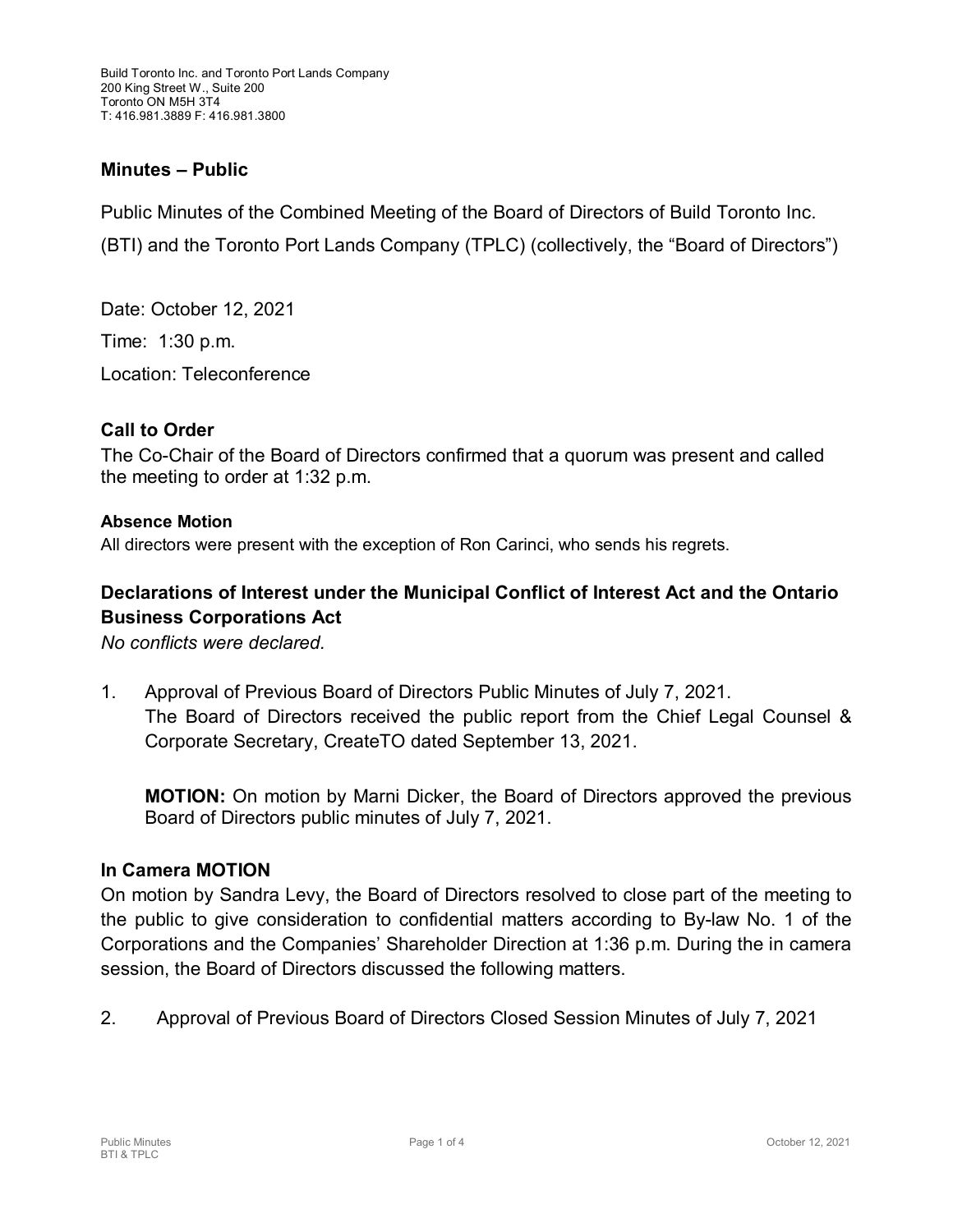- 3. Build Toronto Inc. 4620 Eglinton Ave West (Trinity) Extension of Purchase Agreement
- 4. Basin Media Hub Term Sheet Update
- 5. 2022 Combined Operating Capital Budget

**MOTION:** On motion by Sandra Levy, the Board of Directors resolved to adjourn the meeting temporarily and re-open the meeting after completion of the 3:00 p.m. meeting of the CreateTO Board of Directors.

## **Call to Order**

The Co-Chair of the Board of Directors confirmed that a quorum was present, re-opened the meeting and called the meeting to order at 3:33 p.m.

### **In Camera MOTION**

On motion by Paula Fletcher, the Board of Directors resolved to close part of the meeting to the public to give consideration to confidential matters according to By-law No. 1 of the Corporations and the Companies' Shareholder Direction at 3:34 p.m. During the in camera session, the Board of Directors discussed the following matters.

- 6. Q2 2021 Financial Results
- 7. Action Items
- 8. Update from CEO

**MOTION:** On motion by Sandra Levy, the Board of Directors resolved to adopt the recommendations from its closed session and direct that these matters remain confidential in accordance with By-law No. 1 of the Corporations and the Companies' Shareholder Direction. The Board of Directors resumed its public session at 4:39 p.m. and the meeting was adjourned at 4:39 p.m.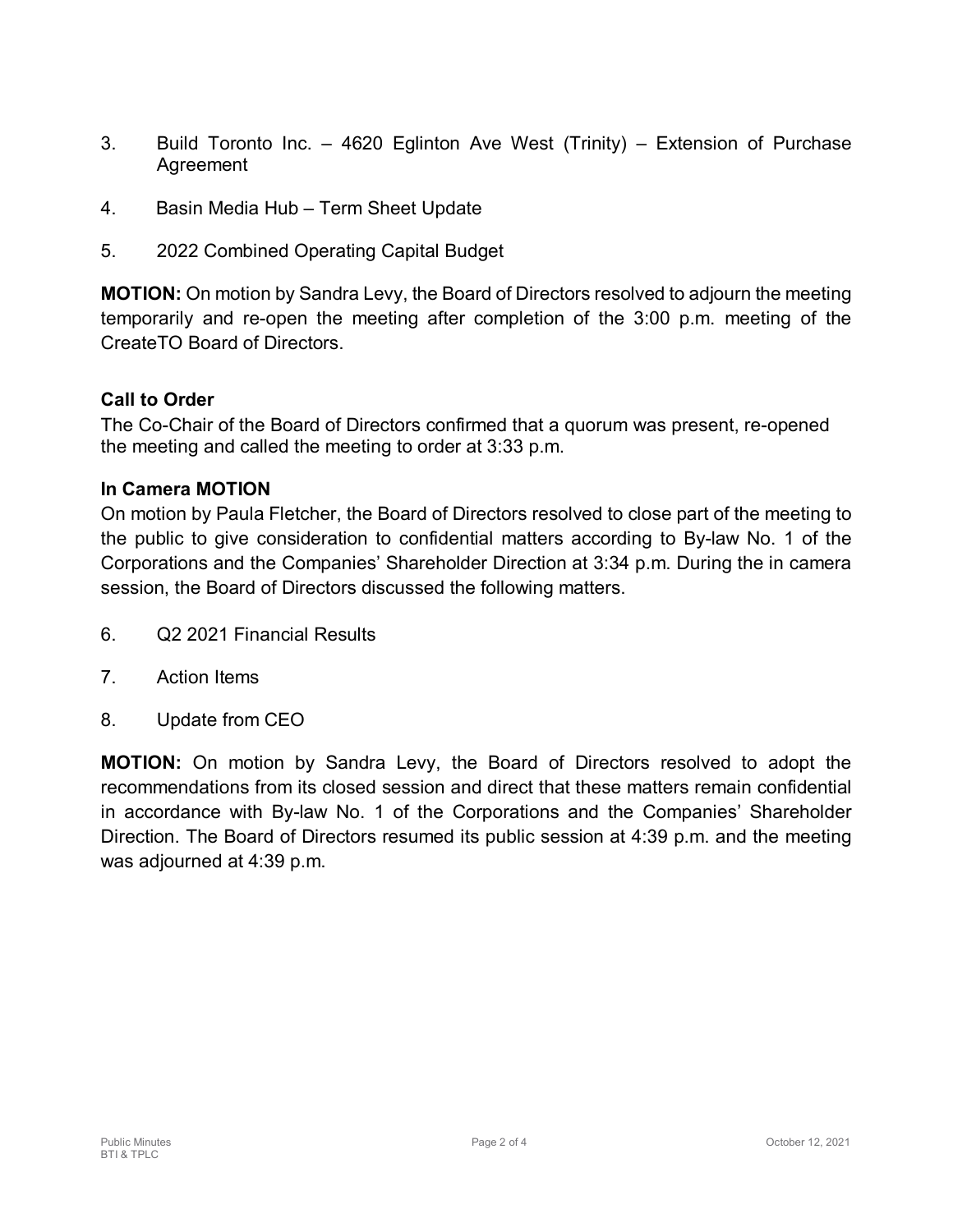# **Attendance:**

|                           | $1:32$ p.m.<br>to<br>1:36 p.m.<br>Public<br>Session | $1:36$ p.m.<br>to<br>$2:56$ p.m.<br>In-Camera<br>Session | 2:56<br>p.m. to<br>$2:56$ p.m.<br>Public<br>Session | $3:33$ p.m.<br>to<br>$3:33$ p.m.<br>Public<br>Session | $3:33$ p.m.<br>to<br>4:39 p.m.<br>In-Camera<br>Session | 4:39p.m.<br>to<br>4:39p.m.<br>Public<br>Session |
|---------------------------|-----------------------------------------------------|----------------------------------------------------------|-----------------------------------------------------|-------------------------------------------------------|--------------------------------------------------------|-------------------------------------------------|
| Ron Carinci,<br>Chair     | X                                                   | X                                                        | X                                                   | X                                                     | $\mathsf{x}$                                           | $\mathsf{x}$                                    |
| Ana Bailão                | $\checkmark$                                        | $\checkmark$                                             | $\checkmark$                                        | $\checkmark$                                          | $\checkmark$                                           | $\checkmark$                                    |
| Marni Dicker              | $\checkmark$                                        | $\checkmark$                                             | $\checkmark$                                        | $\checkmark$                                          | $\checkmark$                                           | $\checkmark$                                    |
| Paula Fletcher            | $\checkmark$                                        | $\checkmark$                                             | $\checkmark$                                        | $\checkmark$                                          | $\checkmark$                                           | $\checkmark$                                    |
| <b>Dennis Fotinos</b>     | $\checkmark$                                        | $\checkmark$                                             | $\checkmark$                                        | $\mathsf{x}$                                          | $\checkmark$                                           | $\checkmark$                                    |
| Sandra Levy               | $\checkmark$                                        | $\checkmark$                                             | $\checkmark$                                        | $\checkmark$                                          | $\checkmark$                                           | $\checkmark$                                    |
| <b>Allison Mendes</b>     | $\checkmark$                                        | $\checkmark$                                             | $\checkmark$                                        | $\checkmark$                                          | $\checkmark$                                           | $\checkmark$                                    |
| <b>Marcie</b><br>Zajdeman | $\checkmark$                                        | $\checkmark$                                             | $\checkmark$                                        | $\checkmark$                                          | $\checkmark$                                           | $\checkmark$                                    |

 $\checkmark$  Members were present for some or all of the time indicated.

x Members not present for some or all of the time indicated

# **Also Present** (at the invitation of the Board):

Abi Bond, Executive Director, Housing Secretariat, City of Toronto Courtney Glen, Deputy Chief of Staff, City of Toronto Don Logie, Senior Vice President, Development, CreateTO Fariha Husain, Manager, Strategic Policy & Corporate Priorities, CreateTO Jaspreet Hansra-Kulasingam, Executive Vice President and Chief Financial Officer, CreateTO Josie Scioli, Deputy City Manager, Corporate Services, City of Toronto Jeff Mustoe, Director, Procurement & Strategic CreateTO Justin Kong, Legal Counsel, CreateTO Mary Ormond, Chief Legal Counsel and Corporate Secretary, CreateTO Melita Varga, Manager, Development, CreateTO Mike Whelan, Senior Vice-President Development, CreateTO Salima Rawji, Vice-President, Development, CreateTO